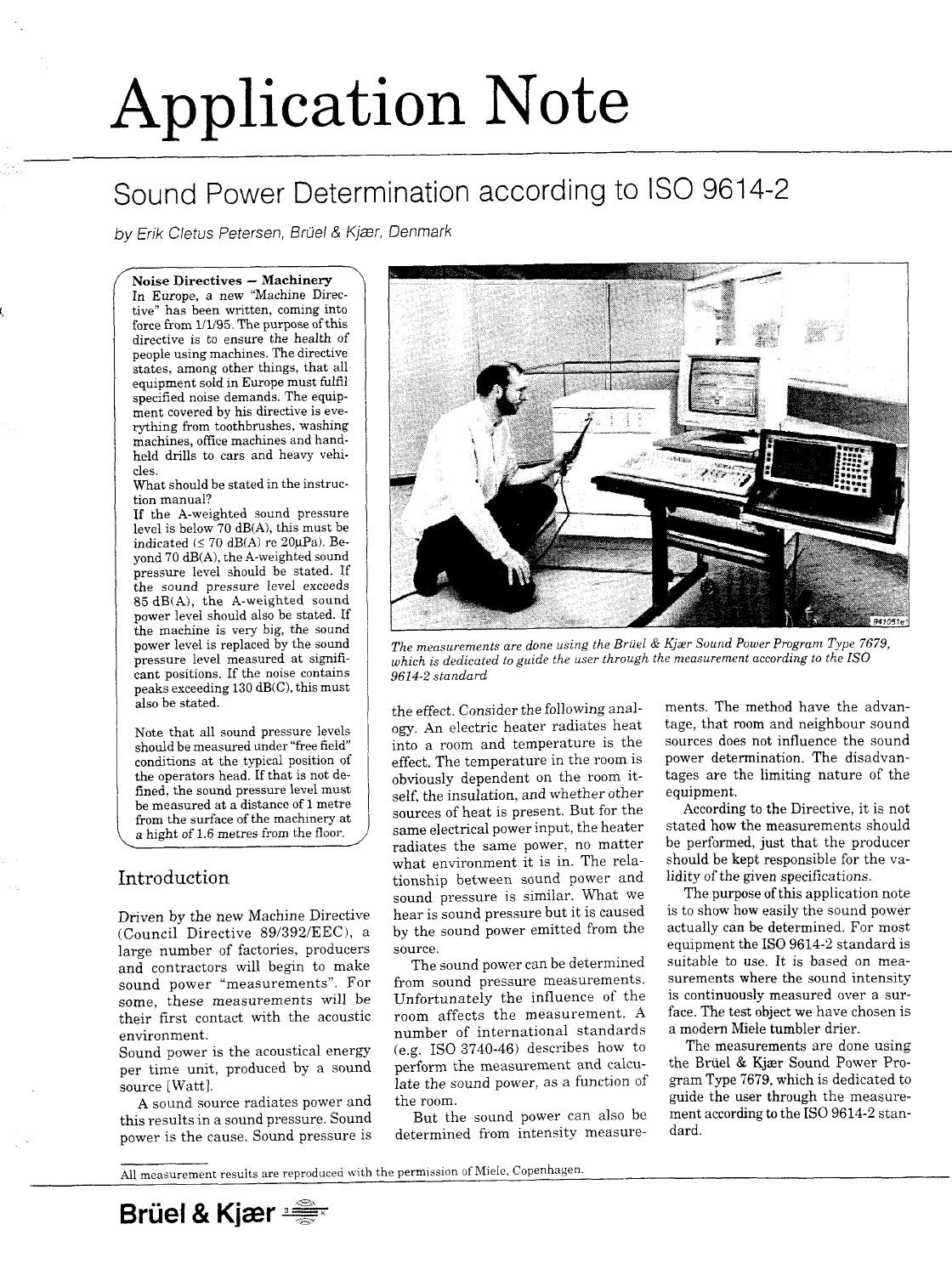### Running under Windows

To ensure the quality of the sound power determination, the ISO 9614-2 standard prescribes a number of checks (boolean expressions). These checks are calculations, based on the measurements, and they are called Field indicators.

After the introduction of the ISO standard, people have spent a lot of time making advanced spreadsheets or tried to make the calculations by hand. But that is all history now.

Before the measurement can be made, a measurement surface must be defined. This imaginary surface should cover the sound source totally. By measuring over the surface, we make a sort of integration of the sound intensity passing through the surface. The result is the sound power emitted from the sound source. In practice, it is not possible to make a mathematically correct integration of a surface. There exists therefore two major approximations to this problem: The point method (ISO 9614-1) and the scan method (ISO 9614-2). For the scanning, the intensity probe is moved over the surface with a constant speed covering equal areas in equal time. During the scanning procedure, the intensity probe must all the time be kept perpendicular to the scanned area, and the centre of the microphone spacer should follow the shape of the scanned area. The scan path should be such that it provides uniform coverage of each segment at a uniform speed, within the range of 0.1 to 0.5 m/s. No partial area should be scanned in less than 20 seconds. Also note that the ISO 9614-2 standard provides two grades of accuracy: • Engineering • Survey

Run the Sound Power Program Type 7679 and just let the program guide you through the measurements and mathematically expressions. No need spending hours trying to understand difficult standards. The dedication towards sound power determination makes the program very easy to use, even without reading any manuals.



### The measurement

Fig.2. It is no problem to calibrate the equipment. The field in the flow chart turns green *when calibration has been compleated correctly* 

 $\hbox{in} \qquad \hbox{here a cubic box of $1 \times 1 \times 1$ m^3$}$ 

each area/partial subarea shall be suggestions/possibilities when they scanned twice: vertical and horizon- arise. tal. If the difference between these two measurements is too large, it more difficult to scan uniformly than means problems reproducing sound power determination (repeatability dividing each side of the cubus into 4 error). The standard prescribes a dou-<br>partial areas. That means we have to bling of the scan line density, or which scan two times 20 partial areas, 40 in most cases are to be recommended: measurements all together. divide the area into partial areas. But The result of the measurement is this is exactly the benefit of the Sound illustrated in Fig. 4.

the noise source. This arrangement is Power Program Type 7679, you do not . bave to consider the actions your self, According to the ISO standard, the program will simply prompt the  $^{2})$  is much  $^{2}$ ), we begin

Note that the Survey grade only supports overall A-weighted sound power determination.

For our tumbler drier we choose an arrangement of surfaces that encloses

*Fig.l. The flow charge makes it easy for the user to perform the measurement according to the ISO 9614-2 Standard* 

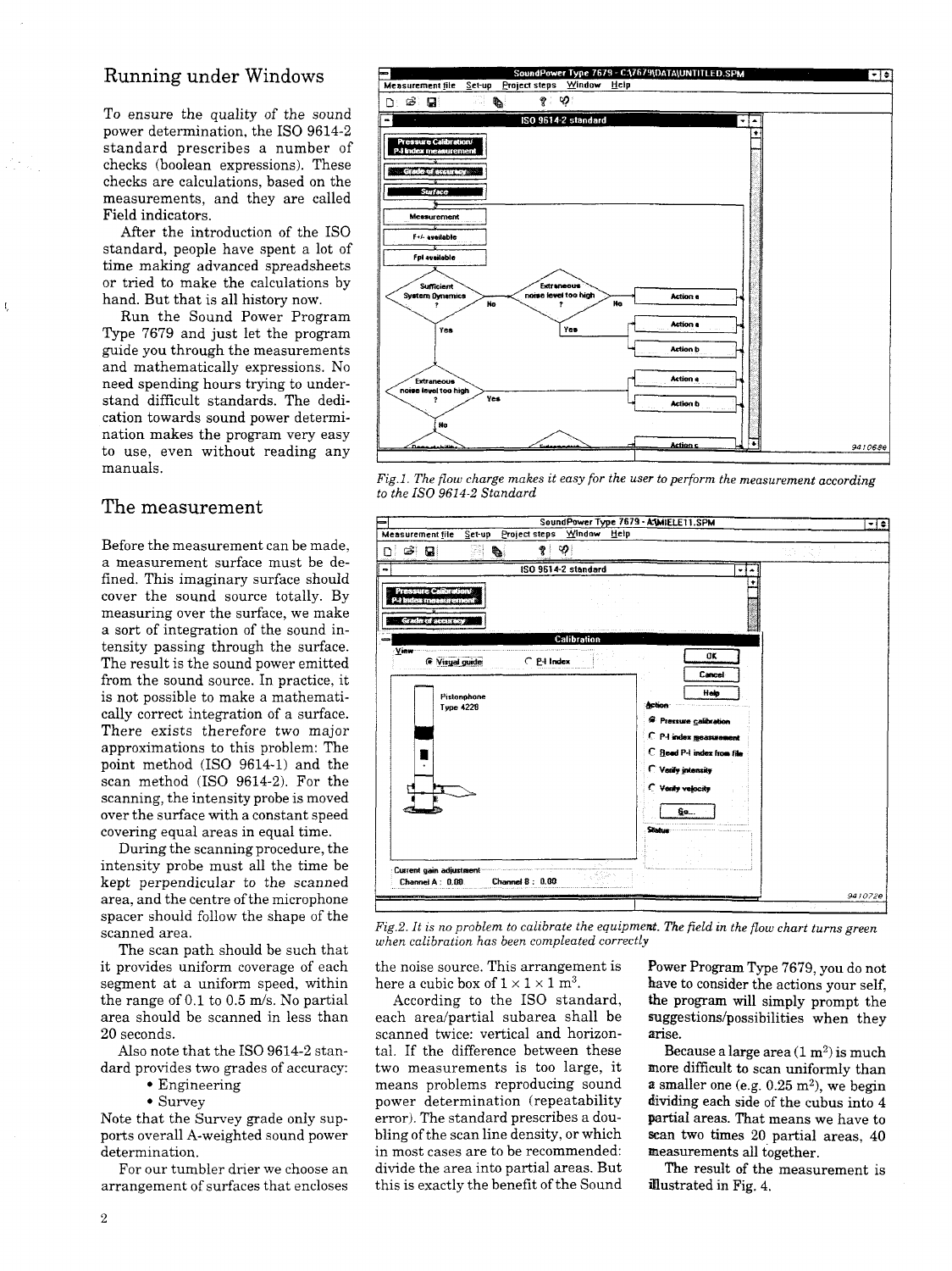The measurement took only half an hour, calibration and reporting included.

Because the sound power determination can be made so fast, it tempts the operator to perform experimentations. In this case we would like to see the influence of partial areas and shoe-box size.

The measurement was therefore repeated with the same  $1 \text{ m}^3$  box, but this time each of the 5 surfaces were not divided into partial areas. The measurement was done quicker this time (only 5 surfaces). It was not possible to fulfil the Engineering grade, because the repeatability was not fulfilled. Because the extraneous noise was low, the standard/software Type 7679 suggested that we increased the distance to the noise source. A new shoe-box was created of  $2 \times 2 \times 1.5$  m<sup>3</sup>. divided into 12 partial areas. And this time the Engineering grade was fulfilled. According to the machine directive, only the overall A-weighted value is of interest. For our testobject the sound power was:



 $L_w = 69.3$  dB(A) re  $1pW$ 

The A-weighted power of all three determinations were within 0.5 dB!

> sources, but from the mirrored image any problems, and the program will of the noise source itself, through one prompt a solution to the problem  $$ of the walls. Fortunately the Type how to continue. 7679 program will verify if there are

This part of the program enables you or texteditor program —no problems. to make fast standard reports, even Data and graphs can easily be exwith your own company logo. If you ported to any other program running are the "type" who prefers to make a under windows.

*Fig. 3. During a measurement, the sound power program totally controls the analyzer. All important information can easily be seen on the screen, even from a certain distance* 

| $=$<br>Measurement file<br>$\Rightarrow$                          | Graph options                          | Window<br>Heip                            | SoundPower Type 7679 - A:\MIELE11.SPM - [Sound Power - Surface] |                    |
|-------------------------------------------------------------------|----------------------------------------|-------------------------------------------|-----------------------------------------------------------------|--------------------|
| ಡೆ.<br>۳<br>فالمحاوي والمحاويات<br><b>Sections</b><br>посебение 8 | <b>INST</b><br>■<br>الأرد ويحدد دعاريا | V<br>Ŗ<br>in concert.<br><b>Provincia</b> |                                                                 |                    |
| $80.0 +$                                                          |                                        |                                           |                                                                 | Hz <br>А<br>$dB^1$ |
| $70.0 +$                                                          |                                        |                                           |                                                                 |                    |

One thing is getting a "good" result, another is knowing the precision of the result. The ISO standard indicates that according to the Engineering grade 2, the standard deviation is 1.5 dB. The standard deviation according to Survey grade 3 is 4 dB. Regarding the physics of the room or the office assigned for the measurement, one of the main problems which, especially at low frequencies can influence the result, is that a relatively high negative intensity flow and/or standing waves can occur. This is due to reflections from the walls, and can be difficult to get rid of. One way is to move the tumbler drier around in the room, another is to go closer to the noise source, facing near field problems instead.

Extraneous noise problems are often caused, not by any external noise



*Fig. 4. To fulfil the machine directive, only the A-weighted Sound Power Level is of interest, but the spectrum may give an idea of how to reduce the noise level* 

#### Documentation

Most people today have difficulties finding the necessary time to write a comprehensive report about the measurement problem just concluded. To remedy for that, the software Type 7679 includes a "Report Generator". personal report out of a spread sheet

**3**